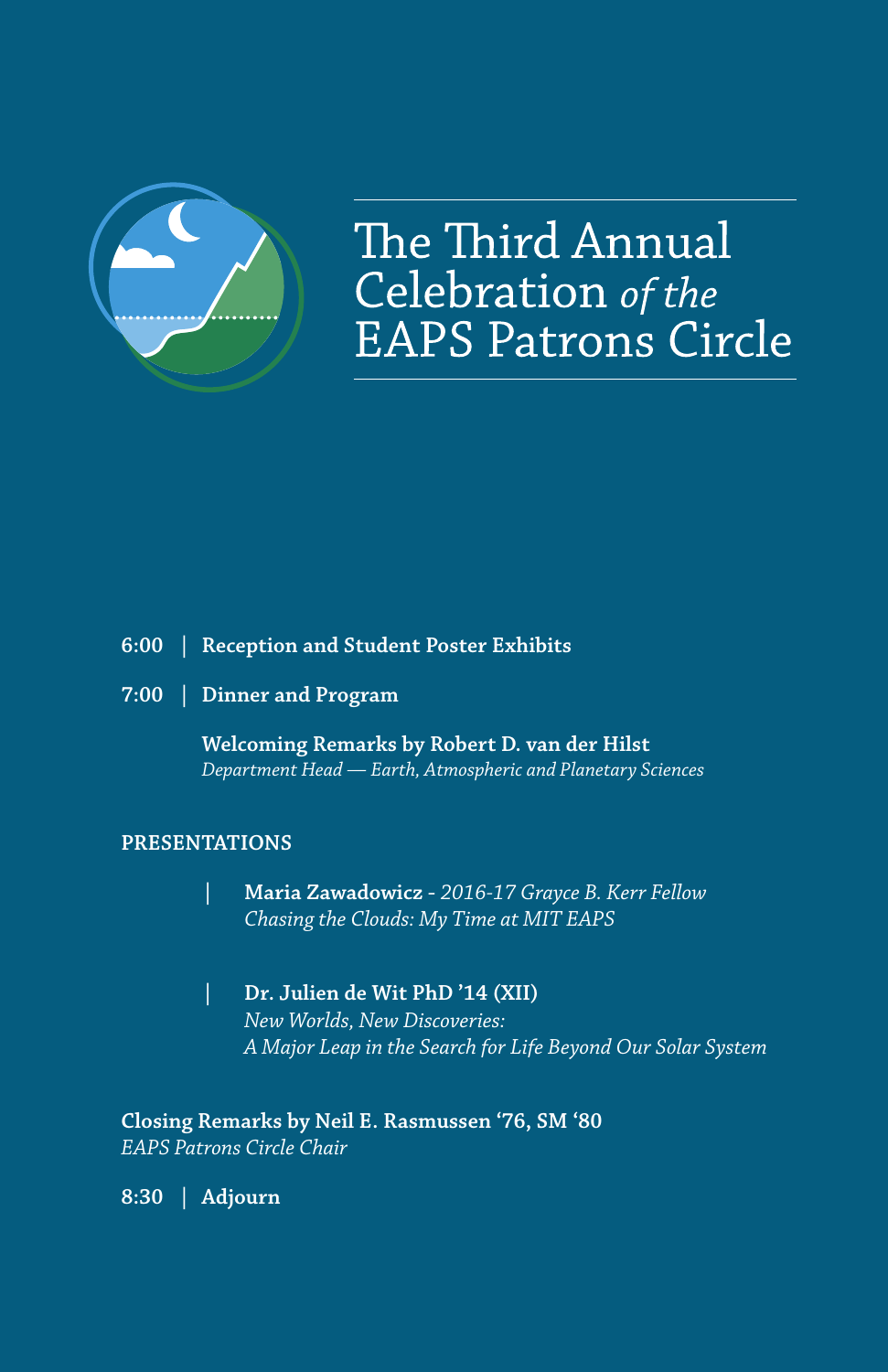#### **ABOUT OUR SPEAKERS**

### **MEET THE 2016-2017 EAPS FELLOWS**

**Robert van der Hilst**, Head of the Department of Earth, Atmospheric and Planetary Sciences (EAPS) is the Schlumberger Professor of Earth and Planetary Sciences at MIT.

**Maria Zawadowicz** *(Grayce B. Kerr Fellow)* is a graduate student in Dan Czizco's group studying atmospheric chemistry and climate.

**Julien de Wit** *(2011-12 Grayce B. Kerr Fellow)* is a postdoctoral associate in Sara Seager's group. Julien is leading the atmospheric characterization of the recently discovered exoplanets in the TRAPPIST-1 system.

**Neil Rasmussen** is an entrepreneur and high tech executive with a passion for health and the environment. He is a member of the MIT Corporation and the EAPS Visiting Committee, and chair of the EAPS Patrons Circle.

## **POSTER SESSION EXHIBITORS**

**Josimar Alves da Silva Jr.** *(2015-16 Whiteman Fellow)* **The Kristin Bergmann Lab Makayla Betts Marjorie Cantine** *(Whiteman Fellow)*  **Tao Feng** *(Callahan-Dee Fellow)* **Chen Gu** *(2014-15 M. Nafi Toksöz Fellow)* **Mukund Gupta** *(John H. Carlson Fellow)* **Maria Zawadowicz** *(Grayce B. Kerr Fellow)*



**Tristan Abbott** *(Norman C. Rasmussen Fellow)* started his PhD at MIT in Fall 2016 and is currently studying tropical convection with Prof. Timothy Cronin. He developed his interest in numerical and mathematical modeling of the Earth's atmosphere while at the University of Wisconsin-Madison as an undergraduate computer science major.



**Ekaterina Bolotskaya** *(Theodore R. Madden Fellow)* is a first year PhD student working with Prof. Bradford Hager. She is interested in the theory of fracturing and friction which may help us understand the origin and features of a fault's motion during natural and induced earthquakes. Ekaterina also completed Art School and enjoys drawing in her spare time.



**Marjorie Cantine** *(Whiteman Fellow)* is a second year PhD student in the Geology, Geochemistry and Geobiology Program working on Ediacaran rocks from California, Oman, and Newfoundland with Prof. Kristin Bergmann to better understand climate during the early evolution of animals. Marjorie is a graduate of Wellesley College and loves hiking and baking cakes.



**Margaret Duffy** *(Whiteman Fellow)* is a second year PhD student in Climate Science. Working with Profs. Paul O'Gorman and Mick Follows, Margaret's current projects use simple models to study 1) the change in tropical precipitation with increased greenhouse gas concentrations and 2) the distribution of copper, a trace metal, in the oceans. Prior to joining EAPS she studied Mathematics and Statistics as an undergraduate at Haverford College.



**Tao Feng** *(Callahan-Dee Fellow)* is a second-year PhD student in the Program in Atmospheres, Oceans and Climate (PAOC), studying the climate penalty and the long-term trend of wind speed with Profs. Noelle Selin and Susan Solomon. Tao is a graduate of Peking University with a BS in environmental science and a BS in economics. He hopes to combine environmental science with economics and to inform policy-making strategies on air pollution and climate change through his research.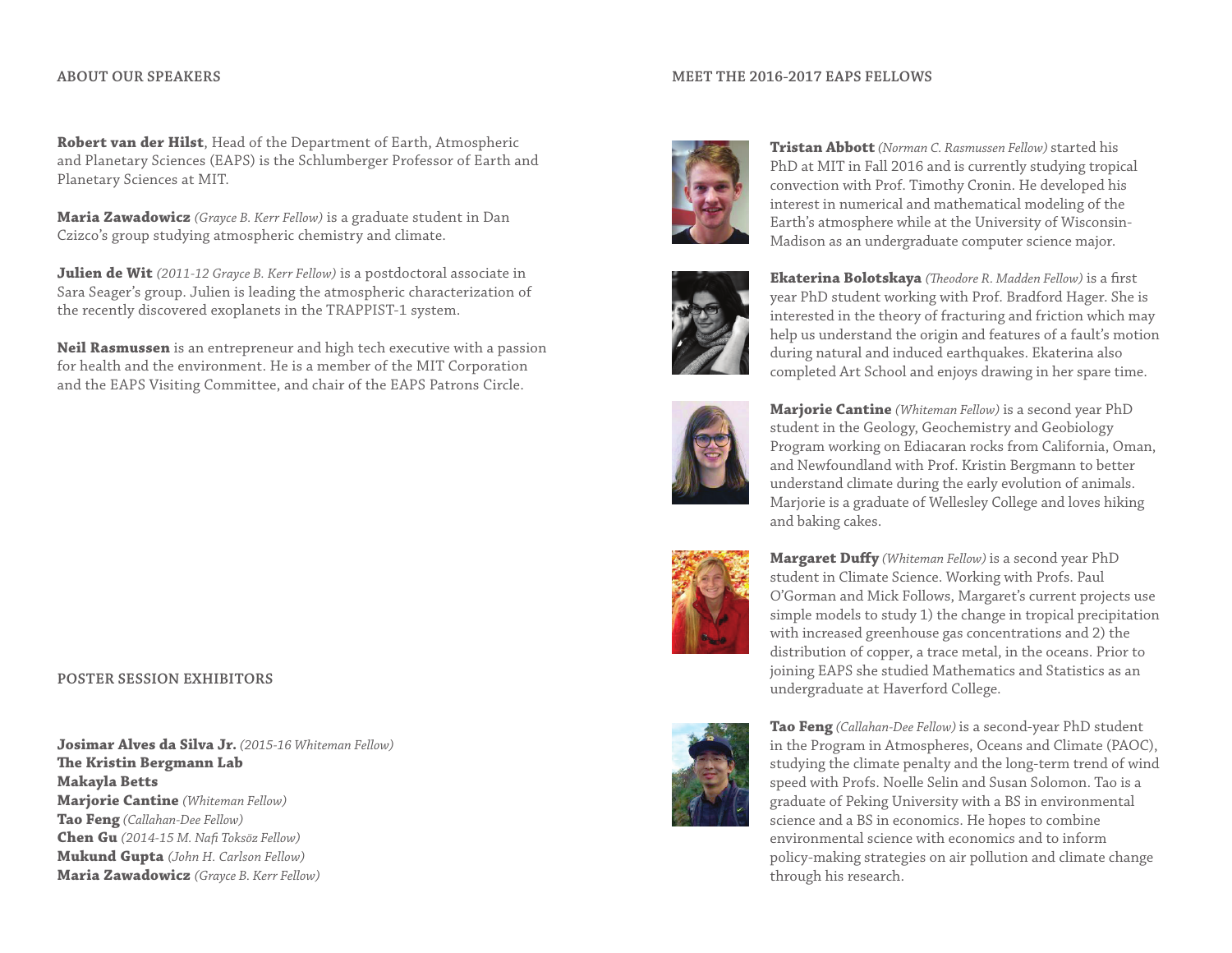

**Manuel Flores-Torrez** *(M. Nafi Toksöz Fellow)* is a fifth year PhD student in geophysics. His work combines computational modeling and analysis of massive seismic data sets with the aim of constraining the physical mechanism of intermediate-depth and deep earthquakes and their relationship to complex subduction zone processes. Before coming to MIT, Manuel completed his MS in physics at the Universidad de los Andes and his BS at the National University of Colombia.



**Mukund Gupta** *(John H. Carlson Fellow)* is a second year PhD student in the Program in Atmospheres, Oceans and Climate, studying with Prof. John Marshall. His research investigates the sensitivity of the climate to changes in its energy balance. Prior to MIT, Mukund earned a Masters of Mechanical Engineering from the University of Cambridge. He says, "I am honored to receive this fellowship and am very grateful for the opportunities it will provide me to pursue my research goals."



**Tianyi Huang** *(Frederick Middleton Fellow)* is a second year PhD student in the MIT/WHOI Joint Program studying chemical oceanography with Prof. Ed Boyle. Currently, she uses chromium isotopes in ancient rocks to investigate atmospheric oxygen levels in ancient times. Previously, Tianyi earned a BS in chemistry from Peking University.



**Ziwei Li** *(Norman C. Rasmussen Fellow)* is a first year PhD student in the Atmospheric Sciences program. He is currently working with Prof. Paul O'Gorman on quantifying the dynamical contributions associated with precipitation extremes in the changing climate. Before joining EAPS, he was an undergraduate in physics and atmospheric sciences in Peking University.



**Jeemin Rhim** *(Shrock Fellow)* is a second year PhD student in the Geobiology program working with Profs. Shuhei Ono and Tanja Bosak. She uses a recently developed methane "clumped" isotopologue (e.g. 13CH3D) analysis to investigate microbial methanogenesis, and also grows microbial communities under Archean-like conditions, in order to improve our understanding of some of the earliest forms of life on Earth.



**Raphael Rousseau-Rizzi** *(Norman C. Rasmussen Fellow)* has always been very curious and fond of learning—with that curiosity being fostered by observing the outdoors while sailing and hiking. Raphael found he naturally moved towards science domains, first studying aerospace engineering, then with a Masters in atmospheric sciences, and now as a first year PhD student working with Prof. Kerry Emanuel.



**Eric Stansifer** *(Shrock Fellow)* is a graduate student working with Prof. Dan Rothman on the geometric properties of river networks. Before coming to MIT, Eric studied math at Caltech, the University of Leiden, and Universita degli Studi di Milano. He enjoys programming, board games, and puzzles in his free time.



**Catherine Wilka** *(Warren G. Klein Fellow)* is a second year PhD student studying climate physics and chemistry. Her work focuses on chemical changes in the stratosphere due to the monsoon and the influence of volcanoes. In her free time, Catherine is learning to sail on the Charles River and enjoys sampling the local Cambridge culinary scene.



**Martin Wolf** *(Grayce B. Kerr Fellow)* became interested in clouds watching them form over Lake Ontario in upstate New York. Today, his love for clouds has only grown deeper by studying their formation and climatic relevance in Prof. Dan Cziczo's lab. Prior to joining the graduate program in EAPS, Martin obtained his B.S.E. in Chemical and Biological Engineering from Princeton University in 2015.



**Maria Zawadowicz** *(Grayce B. Kerr Fellow)* is a fifth year PhD student working in Prof. Dan Cziczo's lab in EAPS. She is interested in development of field and laboratory instrumentation to solve problems in atmospheric chemistry and climate. Currently, she is working on mass spectrometry of single aerosol particles.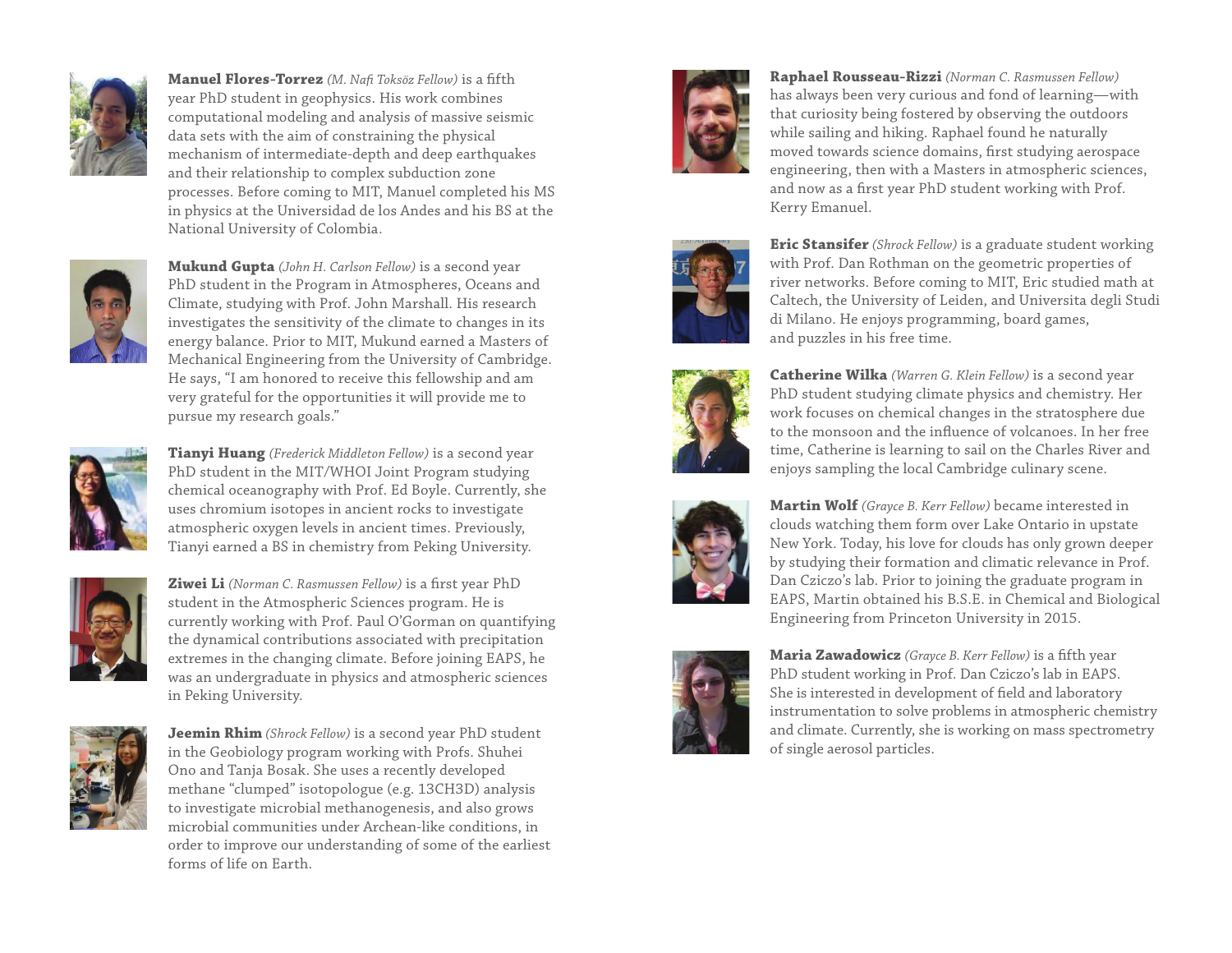## **PAST EAPS FELLOWSHIP RECIPIENTS**

### **2015-2016**

| Josimar Alves da Silva. Theodore R. Madden Fellow |
|---------------------------------------------------|
| John Biersteker Whiteman Fellow                   |
| Christine ChenCallahan-Dee Fellow                 |
|                                                   |
|                                                   |
|                                                   |
|                                                   |
|                                                   |
|                                                   |
| Harry Matchette-Downs Schlumberger Fellow         |
|                                                   |
|                                                   |
| Catherine Wilka Norman C. Rasmussen Fellow        |
|                                                   |
| Madeline Youngs. Norman C. Rasmussen Fellow       |

## **2014-2015**

| Christine ChenGrayce B. Kerr Fellow              |  |
|--------------------------------------------------|--|
| Manuel Flores Torrez Theodore Madden Fellow      |  |
|                                                  |  |
|                                                  |  |
| Christopher Kinsley Grayce B. Kerr Fellow        |  |
|                                                  |  |
| Diamilet Perez-Betancourt Warren G. Klein Fellow |  |
|                                                  |  |
| Elena Steponaitis Grayce B. Kerr Fellow          |  |
|                                                  |  |
|                                                  |  |

## **2013-2014**

| Danielle Gruen Neil and Anna Rasmussen Fellow    |
|--------------------------------------------------|
|                                                  |
|                                                  |
| Michael McClellan Neil and Anna Rasmussen Fellow |
| Sharon Newman Frank Fellow                       |
|                                                  |
| Elena Steponaitis Warren G. Klein Fellow         |
| Matthew Webber. Whiteman Fellow                  |
| Lucas Willemsen M. Nafi Toksöz Fellow            |
| Maria ZawadowiczGrayce B. Kerr Fellow            |

## **EAPS PATRONS CIRCLE**

The Department of Earth, Atmospheric and Planetary Sciences launched the EAPS Patrons Circle in 2014 to recognize those who have made a gift or multiyear gift/pledge of \$70,000 or more to support our endowed or expendable fellowship funds. We are also pleased to include those who have made an irrevocable provision for EAPS graduate fellowships through an estate plan. A gift of \$1M names an endowed fellowship and helps to support one graduate fellow per year in perpetuity. An expendable gift of \$78,000 supports one graduate fellow for an academic year. Departmental fellowships are critical to our success in attracting and retaining the best students and faculty in the world, and in providing students with the flexibility to explore "out of the box" scientific interests. The Annual EAPS Patrons Circle celebration provides an opportunity for us to express our appreciation to our leading fellowship donors, and for Patrons and graduate fellows to meet and build lasting friendships.

## **PATRONS CIRCLE MEMBERS | 2016-2017**

Roger J. and Noreen A. Breeding\* Patricia Callahan and David Dee John H. Carlson Arthur C. H. Cheng Robert C. Cowen George J. Elbaum and Mimi Jensen L. Robert Johnson and Lisa A. Reich\* Peter M. and Martha K. Hurley Breene M. Kerr† Warren G. Klein† Eric Michelman Frederick A. Middleton Jr.\* Norman F. Ness\* Catherine B. Olkin and Terry Olkin Donald L. Paul Chengpin Peng Peter Puster and Paula J. Waschbusch\* Neil E. Rasmussen and Anna Winter Rasmussen John S. and Cynthia L. Reed Peter H. Stone and Paola Rizzoli M. Nafi Toksöz and Charlotte Johnson Emily (Paddy) Wade Jie Zhang

*\* Patrons Circle members who have provided for Graduate Fellowships through an estate plan. † Deceased*